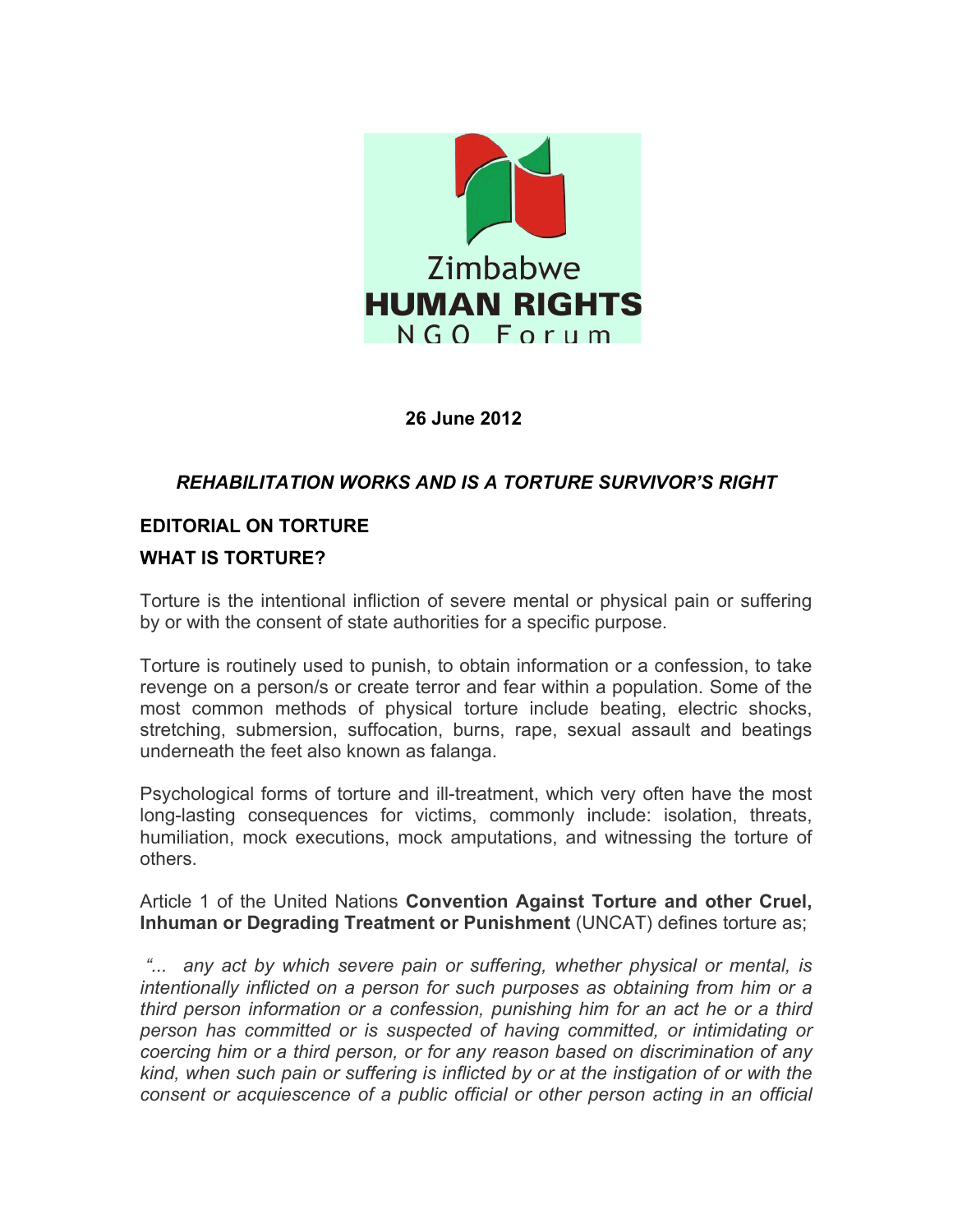*capacity. It does not include pain or suffering arising only from, inherent in or incidental to lawful sanctions."*

This Convention requires member states to take effective measures to prevent torture within their borders.

# **OPTIONAL PROTOCOL TO THE UN CONVENTION AGAINST TORTURE AND OTHER CRUEL, INHUMAN OR DEGRADING TREATMENT OR PUNISHMENT (OPCAT)**

In many countries, torture occurs in places of detention, such as prisons, police stations and detention centers. In some cases, prison, police or detention personnel are not aware that their actions may constitute torture, and detainees are not always aware of their right to freedom from torture. The Optional Protocol, or OPCAT, which came into force in June 2006, is the first international instrument that aims at preventing torture in places of detention and at protecting persons deprived of their liberty. The OPCAT oversees the set-up of not only an international supervision mechanism but also of independent national bodies to implement human rights standards locally. At the international level it creates the Subcommittee on Prevention of Torture and other Cruel, Inhuman or Degrading Treatment or Punishment. At the national level, state parties to the OPCAT are required to establish National Preventive Mechanisms, a requirement which enhances ownership of the process of supervision, benefits prevention through adding local knowledge and improves effective follow-up.

### **IMPUNITY AND TORTURE**

In all regions of the world, the crime of torture is committed daily against men, women and children with impunity. In most cases, no one is prosecuted and punished for the crime. Impunity is the failure of the state to fully investigate violations, bring to justice and punish perpetrators, provide victims with effective remedies, and take all necessary steps to prevent a recurrence of the violation. Impunity means that nothing prevents torturers from repeating their crimes. It sends a clear message to torturers that their crimes are tolerable. Where impunity is prevalent there is no deterrent, torture can be committed without perpetrators having to risk arrest, prosecution or punishment. When torturers are not punished, there is a risk that torture will generate into a widespread or systematic practice.

### **REPARATION**

In general terms, reparation is granted to an injured party to make up for the damage caused by a wrongful act. The aim is to restore the situation to the fullest extent possible that had existed had the wrongful act not been committed in the first place. For victims of torture, the right to reparation is an important part of the healing process. The pursuit of reparation can be empowering, allowing torture survivors to transform feelings of pain, isolation or stigmatization through a public process that may result in a public acknowledgement that a wrong was